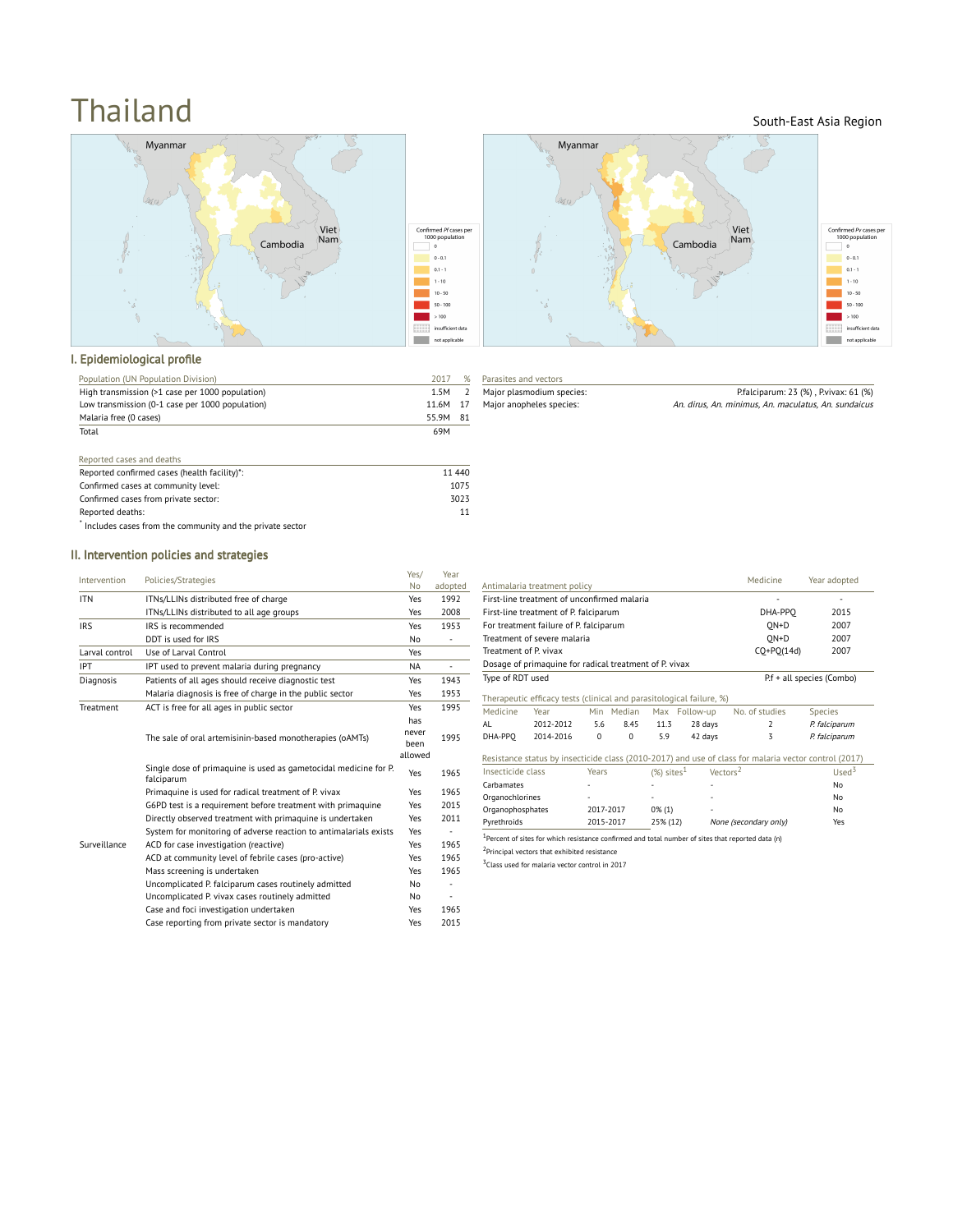







IV. Coverage Coverage of ITN and IRS Coverage of ITN and IRS Cases tested and treated in public sector